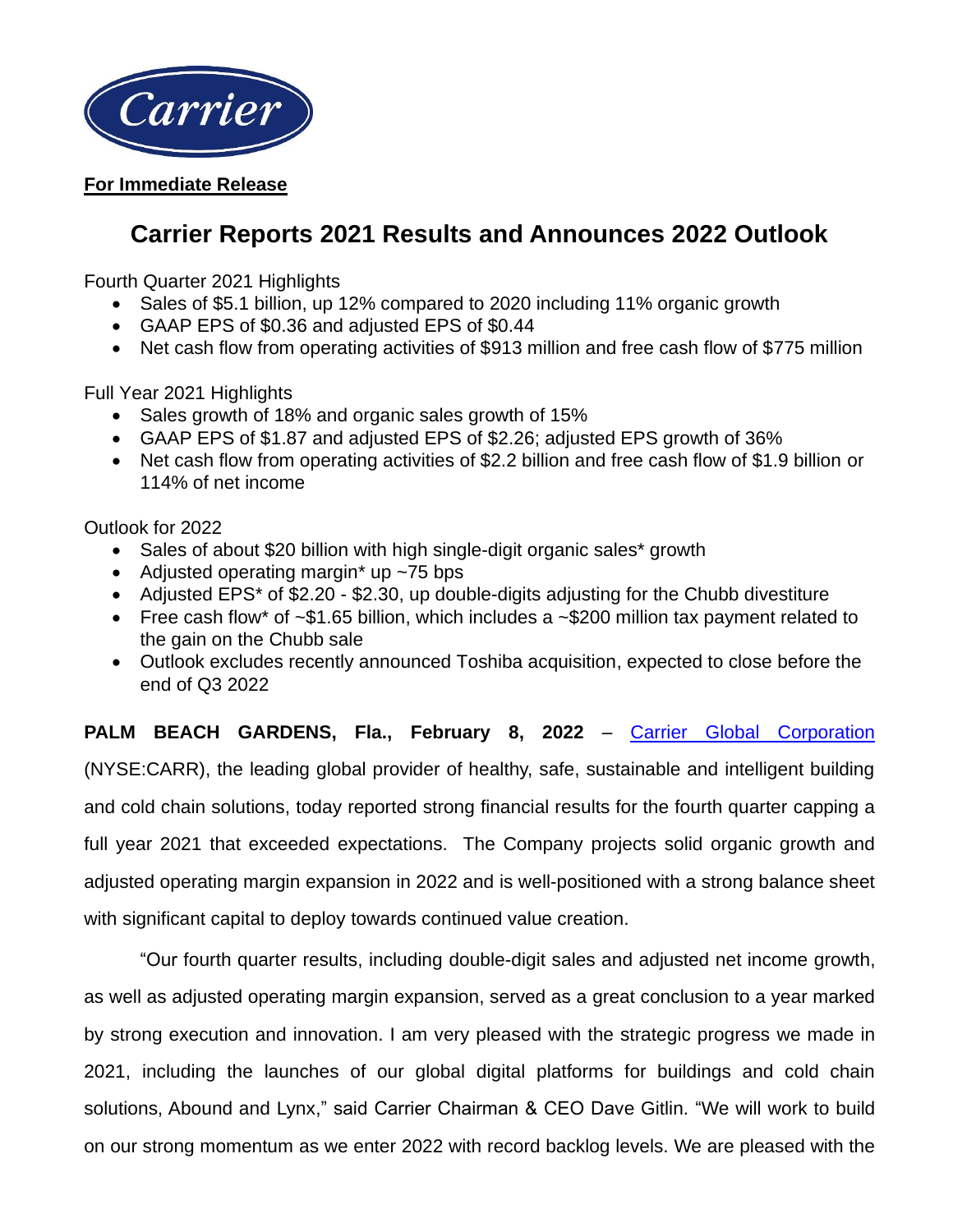divestiture of Chubb and the pending acquisition of Toshiba Carrier Corporation and we will work to proactively improve our portfolio. We anticipate another year of strong financial results, execution and innovation as we continue to address some of the world's most important challenges."

## **Fourth Quarter 2021 Results**

Carrier's fourth quarter sales of \$5.1 billion were up 12% compared to the prior year and organic sales were up 11% over the same period, reflecting continued order momentum. Sales remained strong in the HVAC segment with residential and light commercial performance driving the 14% organic growth. Organic sales growth of 17% for the Refrigeration segment was due to strong Transport refrigeration growth. Fire and Security sales were up 3% organically resulting from continued growth in commercial and industrial fire but were negatively impacted by supply chain constraints.

GAAP operating profit in the quarter of \$463 million decreased 63% from the fourth quarter of 2020 which included an \$871 million gain on the sale of Beijer shares held as an investment. Adjusted operating profit of \$517 million increased 14% on higher volume and price realization offset by increased supply chain costs.

Net income and adjusted net income were \$324 million and \$389 million, respectively. GAAP EPS of \$0.36 and adjusted EPS of \$0.44 benefitted from a lower adjusted effective tax rate, resulting in a ~\$0.06 benefit relative to October guidance and ~\$0.07 on a year-over-year basis. Net cash flows provided by operating activities were \$913 million and capital expenditures were \$138 million, resulting in free cash flow of \$775 million.

## **Full-Year 2021 Results**

Carrier's 2021 sales of \$20.6 billion increased 18% compared to the prior year and 15% organically, reflecting strong demand across the businesses – primarily HVAC and Transport Refrigeration – and the results of execution on strategic initiatives. GAAP operating profit of \$2.6 billion decreased 14% and adjusted operating profit increased 26% to \$2.8 billion. Adjusted operating profit growth was strong despite the unprecedented supply chain environment. Productivity savings and strategic price increases partly offset the supply chain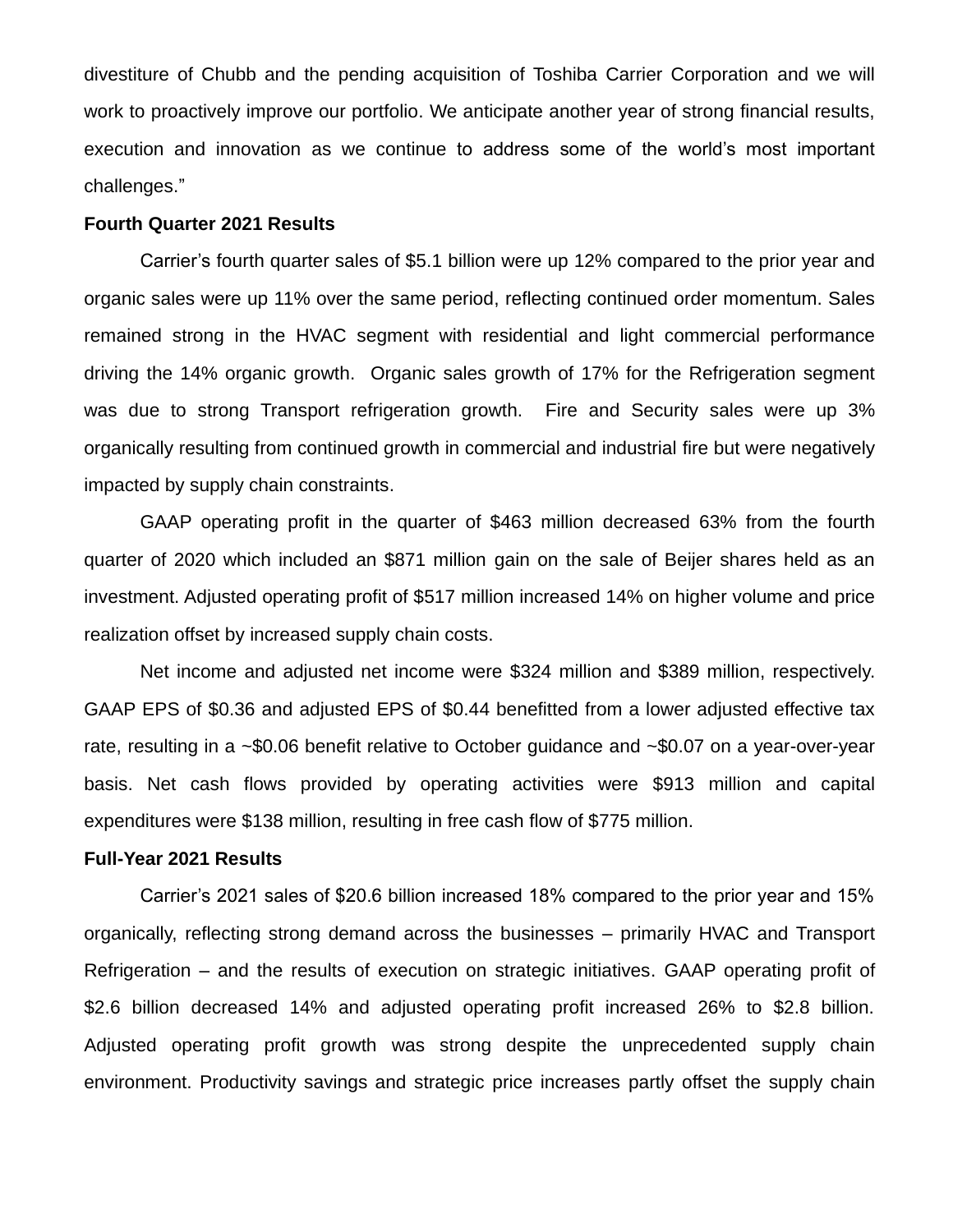environment and incremental investments. GAAP operating profit comparisons were also negatively impacted by the 2020 gain on the sale of the Beijer shares.

GAAP EPS was \$1.87 and adjusted EPS was \$2.26. Net income was \$1.7 billion, and adjusted net income was \$2.0 billion. Net cash flows provided by operating activities were \$2.2 billion and capital expenditures were \$344 million, resulting in free cash flow of \$1.9 billion. 2021 capital deployment included over \$360 million in acquisitions, \$417 million in dividend payments, the repurchase of \$527 million worth of common stock and the repayment of \$500 million of long-term debt.

## **Full-Year 2022 Guidance**

Carrier is announcing the following outlook for 2022 excluding the pending Toshiba acquisition:

|                                      | 2022 Guidance**<br>(excluding impact of TCC<br>acquisition)                                 |
|--------------------------------------|---------------------------------------------------------------------------------------------|
| Sales                                | ~520B<br>Organic* up HSD<br>$FX - (1%)$<br>Acquisitions $~1\%$<br>Divestitures $\sim$ (10%) |
| <b>Adjusted Operating</b><br>Margin* | Up $\sim$ 75 bps Y/Y                                                                        |
| Adjusted EPS*                        | $$2.20 - $2.30$                                                                             |
| Free Cash Flow*                      | ~51.65B<br>Includes $\sim$ \$200M in tax payments on<br>Chubb gain                          |

*\*Note: When the company provides expectations for organic sales, adjusted operating profit, adjusted operating margin, adjusted EPS and free cash flow on a forward-looking basis, a reconciliation of the differences between the non-GAAP expectations and the corresponding GAAP measures generally is not available without unreasonable effort. See "Use and Definitions of Non-GAAP Financial Measures" below for additional information.*

*\*\*As of February 8, 2022*

## **Conference Call**

Carrier will host a webcast of its earnings conference call today, Tuesday, February 8, 2022, at 8:30 a.m. ET. To access the webcast, visit the Events & Presentations section of the Carrier Investor Relations site at [ir.carrier.com/news-and-events/events-and-presentations](https://ir.carrier.com/news-and-events/events-and-presentations) or to listen to the earnings call by phone, dial (877) 742-9091.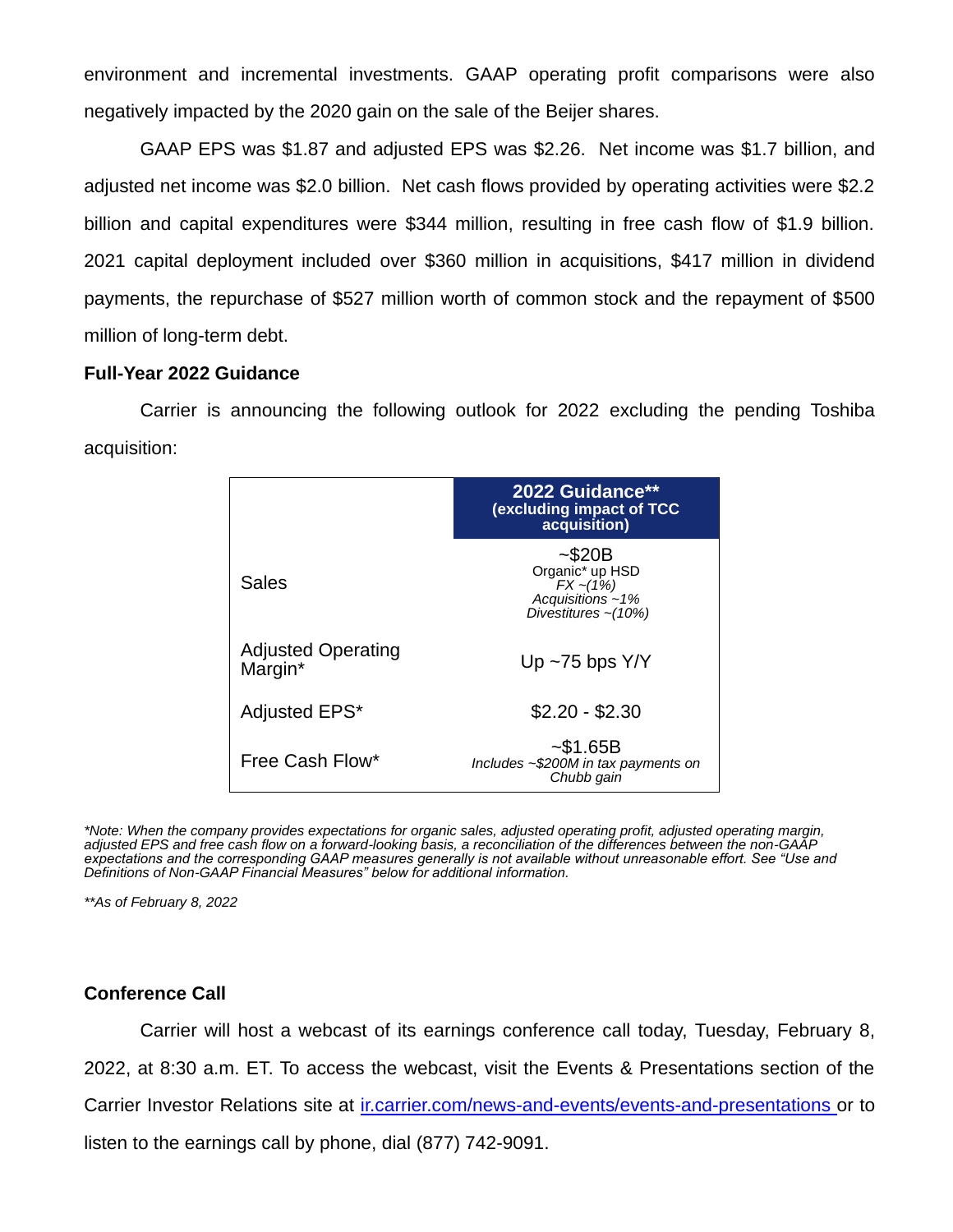## **About Carrier**

As the leading global provider of healthy, safe, sustainable and intelligent building and cold chain solutions, Carrier Global Corporation is committed to making the world safer, sustainable and more comfortable for generations to come. From the beginning, we've led in inventing new technologies and entirely new industries. Today, we continue to lead because we have a worldclass, diverse workforce that puts the customer at the center of everything we do. For more information, visit [www.corporate.carrier.com](http://www.corporate.carrier.com/) or follow Carrier on social media at [@Carrier.](http://www.twitter.com/carrier)

## **Cautionary Statement**

This communication contains statements which, to the extent they are not statements of historical or present fact, constitute "forward-looking statements" under the securities laws. These forward-looking statements are intended to provide management's current expectations or plans for Carrier's future operating and financial performance, based on assumptions currently believed to be valid. Forward-looking statements can be identified by the use of words such as "believe," "expect," "expectations," "plans," "strategy," "prospects," "estimate," "project," "target," "anticipate," "will," "should," "see," "guidance," "outlook," "confident," "scenario" and other words of similar meaning in connection with a discussion of future operating or financial performance or the separation from United Technologies Corporation (the "Separation"), since renamed Raytheon Technologies Corporation. Forward-looking statements may include, among other things, statements relating to future sales, earnings, cash flow, results of operations, uses of cash, share repurchases, tax rates and other measures of financial performance or potential future plans, strategies or transactions of Carrier, the estimated costs associated with the Separation, Carrier's plans with respect to its indebtedness and other statements that are not historical facts. All forward-looking statements involve risks, uncertainties and other factors that may cause actual results to differ materially from those expressed or implied in the forward-looking statements. For additional information on identifying factors that may cause actual results to vary materially from those stated in forward-looking statements, see Carrier's reports on Forms 10-K, 10-Q and 8-K filed with or furnished to the U.S. Securities and Exchange Commission from time to time. Any forward-looking statement speaks only as of the date on which it is made, and Carrier assumes no obligation to update or revise such statement, whether as a result of new information, future events or otherwise, except as required by applicable law.

CARR-IR

**Contact:** Media Inquiries Danielle Canzanella 561-365-1101 [Danielle.Canzanella@Carrier.com](mailto:Danielle.Canzanella@Carrier.com)

> Investor Relations Sam Pearlstein 561-365-2251 [Sam.Pearlstein@Carrier.com](mailto:Sam.Pearlstein@Carrier.com)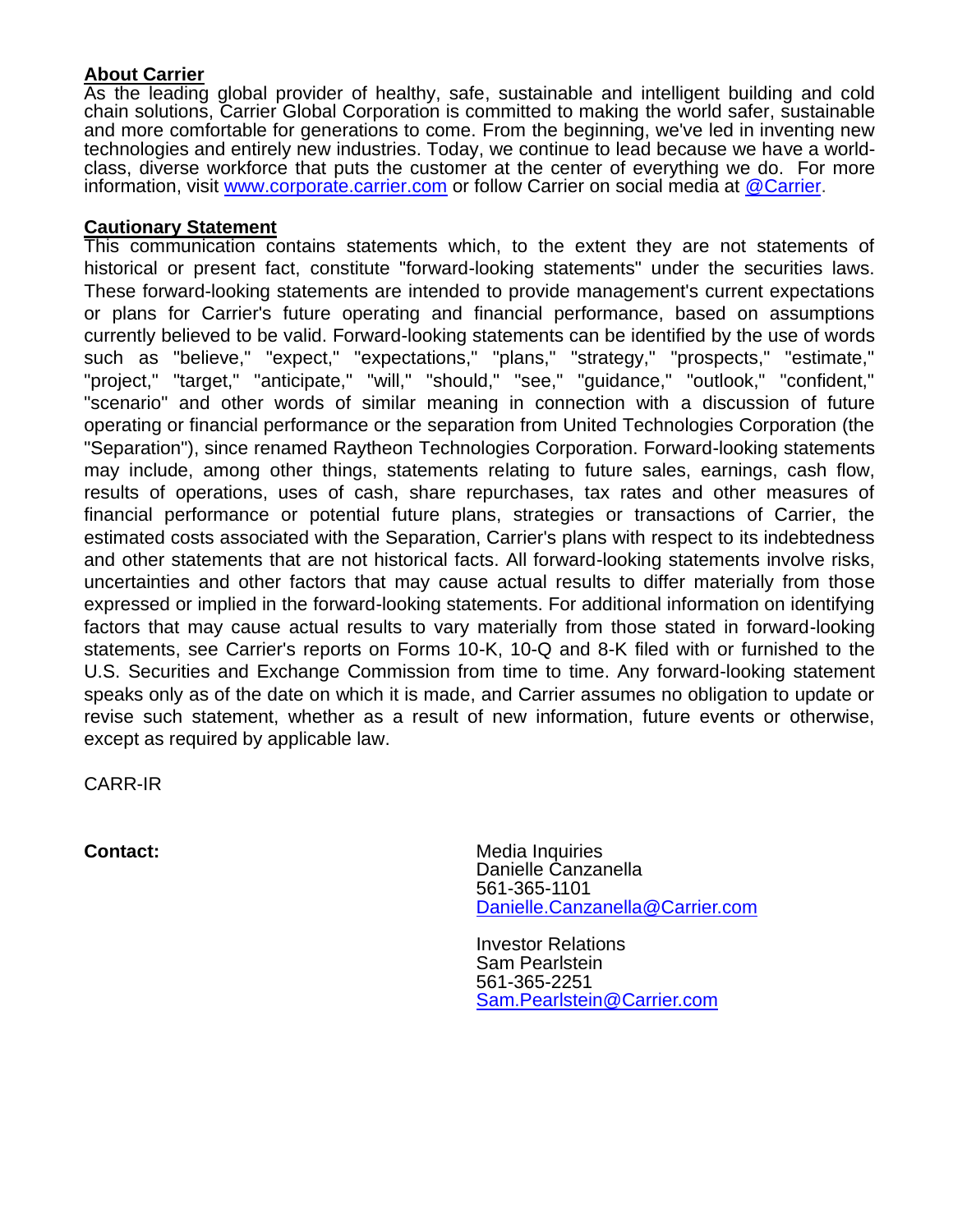#### **SELECTED FINANCIAL DATA, NON-GAAP MEASURES AND DEFINITIONS**

Following are tables that present selected financial data of Carrier Global Corporation ("Carrier"). Also included are reconciliations of non-GAAP measures to their most comparable GAAP measures.

#### **Use and Definitions of Non-GAAP Financial Measures**

Carrier reports its financial results in accordance with accounting principles generally accepted in the United States ("GAAP").

We supplement the reporting of our financial information determined under GAAP with certain non-GAAP financial information. The non-GAAP information presented provides investors with additional useful information, but should not be considered in isolation or as substitutes for the related GAAP measures. Moreover, other companies may define non-GAAP measures differently, which limits the usefulness of these measures for comparisons with such other companies. We encourage investors to review our financial statements and publicly filed reports in their entirety and not to rely on any single financial measure. A reconciliation of the non-GAAP measures to the corresponding amounts prepared in accordance with GAAP appears in the tables attached to this release. The tables provide additional information as to the items and amounts that have been excluded from the adjusted measures.

Organic sales, adjusted operating profit, adjusted operating margin, incremental margins / earnings conversion, earnings before interest, taxes and depreciation and amortization ("EBITDA"), adjusted EBITDA, adjusted net income, adjusted earnings per share ("EPS"), the adjusted effective tax rate, and net debt are non-GAAP financial measures.

Organic sales represents consolidated net sales (a GAAP measure), excluding the impact of foreign currency translation, acquisitions and divestitures completed in the preceding twelve months and other significant items of a nonoperational nature (hereinafter referred to as "other significant items"). Adjusted operating profit represents operating profit (a GAAP measure), excluding restructuring costs and other significant items. Adjusted operating margin represents adjusted operating profit as a percentage of net sales (a GAAP measure). Incremental margins / earnings conversion represents the year-over-year change in adjusted operating profit divided by the year-over-year change in net sales. EBITDA represents net income attributable to common shareholders (a GAAP measure), adjusted for interest income and expense, income tax expense, and depreciation and amortization. Adjusted EBITDA represents EBITDA, as calculated above, excluding non-service pension benefit, noncontrolling interest in subsidiaries' earnings from operations, restructuring costs and other significant items. Adjusted net income represents net income attributable to common shareowners (a GAAP measure), excluding restructuring costs and other significant items. Adjusted EPS represents diluted earnings per share (a GAAP measure), excluding restructuring costs and other significant items. The adjusted effective tax rate represents the effective tax rate (a GAAP measure), excluding restructuring costs and other significant items. Net debt represents long-term debt (a GAAP measure) less cash and cash equivalents. For the business segments, when applicable, adjustments of operating profit and operating margins represent operating profit, excluding restructuring and other significant items.

Free cash flow is a non-GAAP financial measure that represents net cash flows provided by operating activities (a GAAP measure) less capital expenditures. Management believes free cash flow is a useful measure of liquidity and an additional basis for assessing Carrier's ability to fund its activities, including the financing of acquisitions, debt service, repurchases of Carrier's common stock and distribution of earnings to shareowners.

When we provide our expectations for organic sales, adjusted operating profit, adjusted operating margin, adjusted effective tax rate, incremental margins/earnings conversion, adjusted EPS and free cash flow on a forward-looking basis, a reconciliation of the differences between the non-GAAP expectations and the corresponding GAAP measures (expected net sales, operating profit, operating margin, effective tax rate, incremental operating margin, diluted EPS and net cash flows provided by operating activities) generally is not available without unreasonable effort due to potentially high variability, complexity and low visibility as to the items that would be excluded from the GAAP measure in the relevant future period, such as unusual gains and losses, the ultimate outcome of pending litigation, fluctuations in foreign currency exchange rates, the impact and timing of potential acquisitions and divestitures, future restructuring costs, and other structural changes or their probable significance. The variability of the excluded items may have a significant, and potentially unpredictable, impact on our future GAAP results.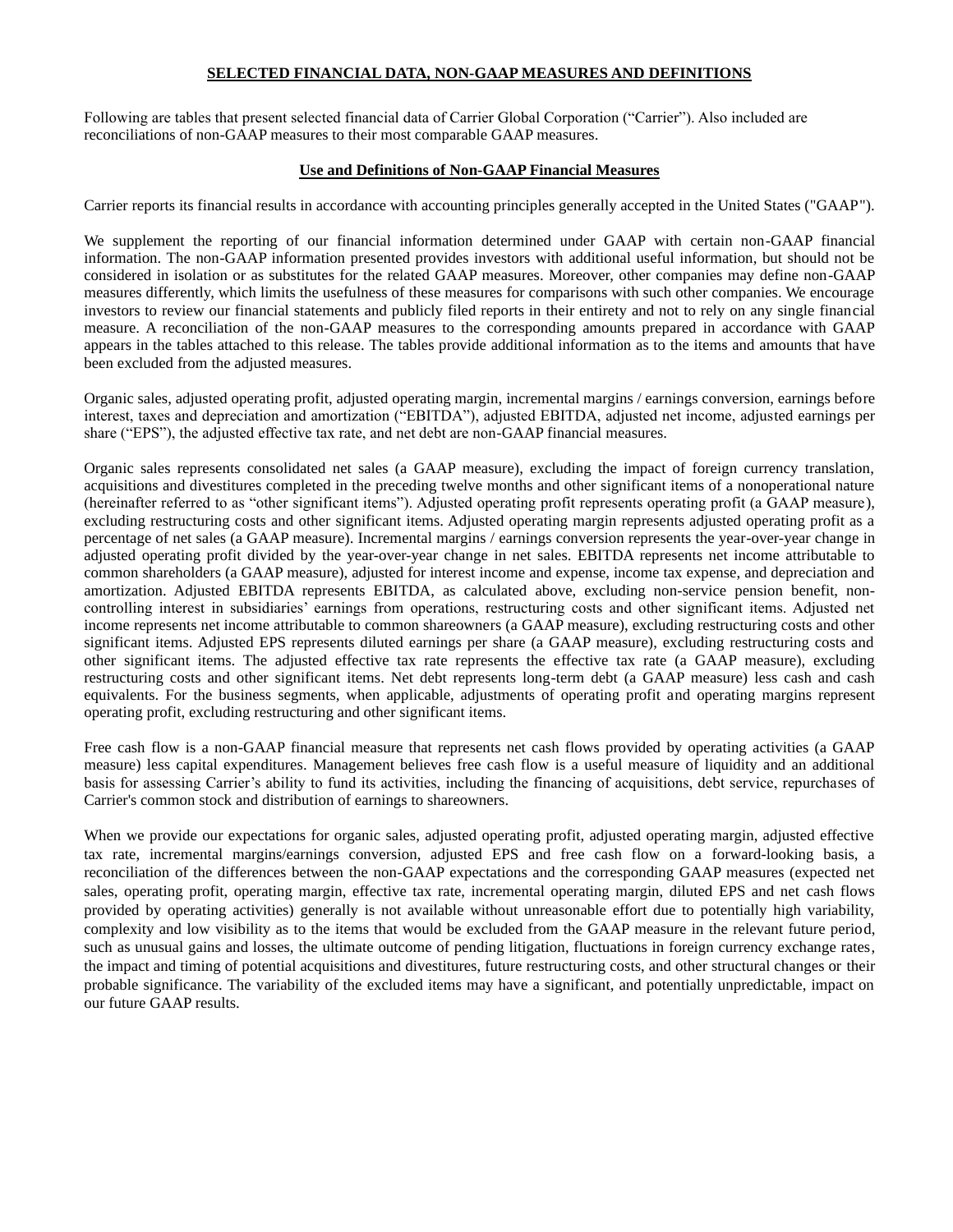#### **Carrier Global Corporation Consolidated Statement of Operations**

|                                                                             |              |                                                   |     | (Unaudited) |                                                                                                                                                                                                                                                  |    |           |
|-----------------------------------------------------------------------------|--------------|---------------------------------------------------|-----|-------------|--------------------------------------------------------------------------------------------------------------------------------------------------------------------------------------------------------------------------------------------------|----|-----------|
|                                                                             |              | <b>For the Three Months Ended</b><br>December 31, |     |             |                                                                                                                                                                                                                                                  |    |           |
| (In millions, except per share amounts)                                     |              | 2021                                              |     | 2020        | For the Year Ended<br>December 31,<br>2021<br>17,214<br>3.399<br>20,613<br>(12,300)<br>(2, 333)<br>(503)<br>(3,120)<br>(18,256)<br>249<br>39<br>2.645<br>61<br>(306)<br>2.400<br>(699)<br>1,701<br>37<br>1,664<br>1.92<br>1.87<br>867.7<br>890.3 |    | 2020      |
| <b>Net sales</b>                                                            |              |                                                   |     |             |                                                                                                                                                                                                                                                  |    |           |
| Product sales                                                               | \$           | 4,256                                             | -\$ | 3,732       | \$                                                                                                                                                                                                                                               | \$ | 14,347    |
| Service sales                                                               |              | 877                                               |     | 862         |                                                                                                                                                                                                                                                  |    | 3.109     |
| <b>Total Net sales</b>                                                      |              | 5,133                                             |     | 4,594       |                                                                                                                                                                                                                                                  |    | 17,456    |
| <b>Costs and expenses</b>                                                   |              |                                                   |     |             |                                                                                                                                                                                                                                                  |    |           |
| Cost of products sold                                                       |              | (3,169)                                           |     | (2,721)     |                                                                                                                                                                                                                                                  |    | (10, 185) |
| Cost of services sold                                                       |              | (598)                                             |     | (588)       |                                                                                                                                                                                                                                                  |    | (2,162)   |
| Research and development                                                    |              | (134)                                             |     | (127)       |                                                                                                                                                                                                                                                  |    | (419)     |
| Selling, general and administrative                                         |              | (816)                                             |     | (810)       |                                                                                                                                                                                                                                                  |    | (2,820)   |
| <b>Total Costs and expenses</b>                                             |              | (4,717)                                           |     | (4,246)     |                                                                                                                                                                                                                                                  |    | (15,586)  |
| Equity method investment net earnings                                       |              | 48                                                |     | 59          |                                                                                                                                                                                                                                                  |    | 207       |
| Other income (expense), net                                                 |              | (1)                                               |     | 838         |                                                                                                                                                                                                                                                  |    | 1,006     |
| <b>Operating profit</b>                                                     |              | 463                                               |     | 1,245       |                                                                                                                                                                                                                                                  |    | 3,083     |
| Non-service pension benefit                                                 |              | 10                                                |     | 13          |                                                                                                                                                                                                                                                  |    | 60        |
| Interest (expense) income, net                                              |              | (68)                                              |     | (82)        |                                                                                                                                                                                                                                                  |    | (288)     |
| Income from operations before income taxes                                  |              | 405                                               |     | 1,176       |                                                                                                                                                                                                                                                  |    | 2,855     |
| Income tax expense                                                          |              | (73)                                              |     | (289)       |                                                                                                                                                                                                                                                  |    | (849)     |
| Net income from operations                                                  |              | 332                                               |     | 887         |                                                                                                                                                                                                                                                  |    | 2,006     |
| Less: Non-controlling interest in subsidiaries' earnings from<br>operations |              | 8                                                 |     | 3           |                                                                                                                                                                                                                                                  |    | 24        |
| Net income attributable to common shareowners                               | \$           | 324                                               | \$  | 884         | \$                                                                                                                                                                                                                                               | \$ | 1,982     |
|                                                                             |              |                                                   |     |             |                                                                                                                                                                                                                                                  |    |           |
| Earnings per share $(1), (2)$                                               |              |                                                   |     |             |                                                                                                                                                                                                                                                  |    |           |
| <b>Basic</b>                                                                | $\mathbb{S}$ | 0.38                                              | \$  | 1.02        | \$                                                                                                                                                                                                                                               | \$ | 2.29      |
| Diluted                                                                     | \$           | 0.36                                              | \$  | 1.00        | \$                                                                                                                                                                                                                                               | \$ | 2.25      |
| Weighted-average number of shares outstanding $(2)$                         |              |                                                   |     |             |                                                                                                                                                                                                                                                  |    |           |
| <b>Basic</b>                                                                |              | 865.2                                             |     | 867.4       |                                                                                                                                                                                                                                                  |    | 866.5     |
| Diluted                                                                     |              | 888.5                                             |     | 888.4       |                                                                                                                                                                                                                                                  |    | 880.2     |
|                                                                             |              |                                                   |     |             |                                                                                                                                                                                                                                                  |    |           |

(1) On April 3, 2020, United Technologies Corporation, since renamed Raytheon Technologies Corporation ("UTC"), completed the spin-off of Carrier into a separate publicly traded company (the "Separation"). The Separation was completed through a pro-rata distribution (the "Distribution") of all of the outstanding common stock of the Company to UTC shareowners who held shares of UTC common stock as of the close of business on March 19, 2020.

(2) Basic and diluted earnings per share for the twelve months ended December 31, 2020 are calculated using the weighted-average number of common shares outstanding for the period beginning after the Distribution date. Diluted earnings per share is computed by giving effect to all potentially dilutive stock awards that are outstanding. For periods prior to the Separation it was assumed that there were no dilutive equity instruments as there were no equity awards in Carrier common stock outstanding prior to the Separation.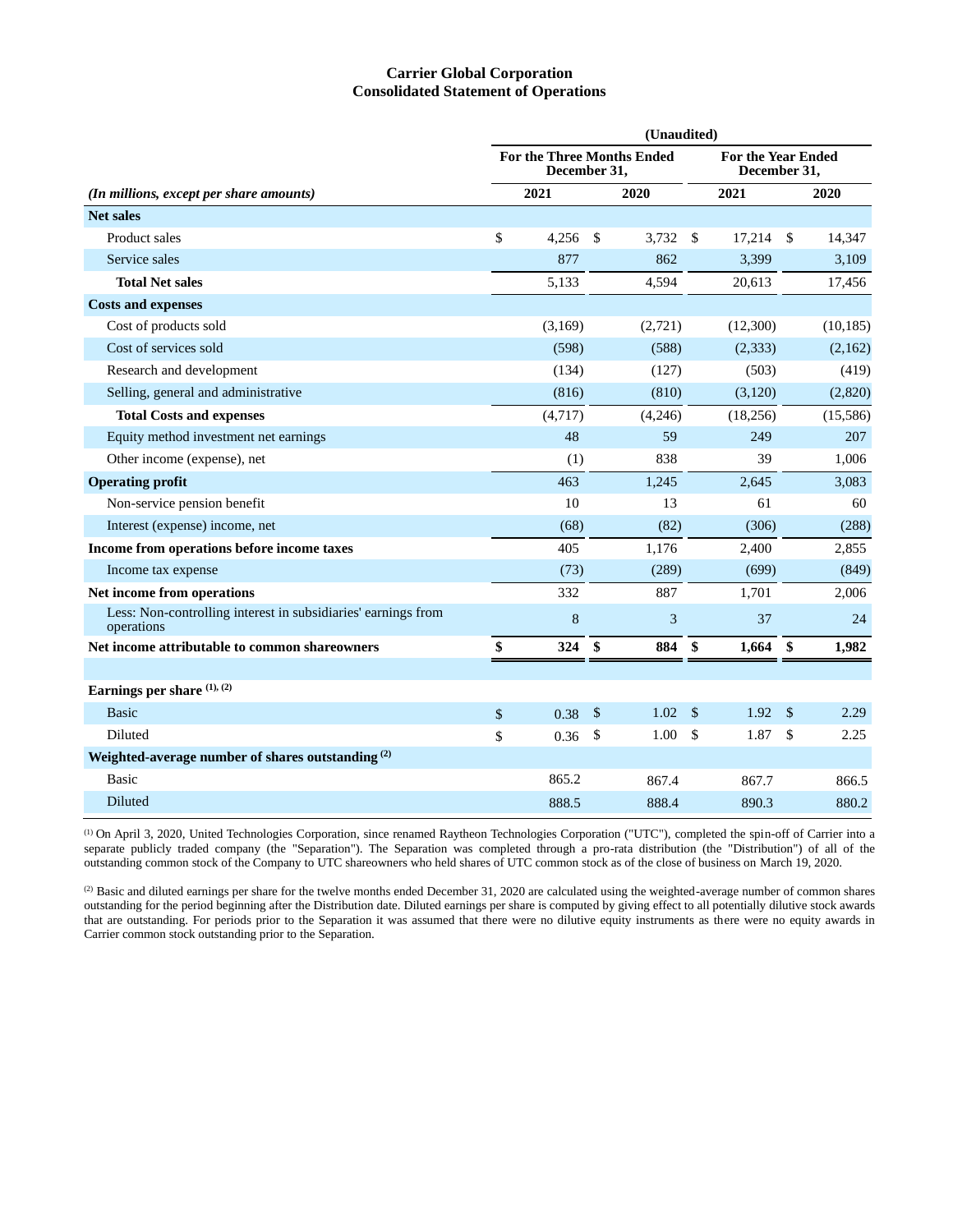## **Carrier Global Corporation Consolidated Balance Sheet**

|                                                                                                                                                                                                           | (Unaudited) |        |                    |        |  |  |  |  |
|-----------------------------------------------------------------------------------------------------------------------------------------------------------------------------------------------------------|-------------|--------|--------------------|--------|--|--|--|--|
|                                                                                                                                                                                                           |             |        | As of December 31, |        |  |  |  |  |
| (In millions)                                                                                                                                                                                             |             | 2021   |                    | 2020   |  |  |  |  |
| <b>Assets</b>                                                                                                                                                                                             |             |        |                    |        |  |  |  |  |
| Cash and cash equivalents                                                                                                                                                                                 | \$          | 2,987  | \$                 | 3,115  |  |  |  |  |
| Accounts receivable, net                                                                                                                                                                                  |             | 2,403  |                    | 2,781  |  |  |  |  |
| Contract assets, current                                                                                                                                                                                  |             | 503    |                    | 656    |  |  |  |  |
| Inventories, net                                                                                                                                                                                          |             | 1,970  |                    | 1,629  |  |  |  |  |
| Assets held for sale                                                                                                                                                                                      |             | 3,168  |                    |        |  |  |  |  |
| Other assets, current                                                                                                                                                                                     |             | 376    |                    | 343    |  |  |  |  |
| Total current assets                                                                                                                                                                                      |             | 11,407 |                    | 8,524  |  |  |  |  |
|                                                                                                                                                                                                           |             |        |                    |        |  |  |  |  |
| Future income tax benefits                                                                                                                                                                                |             | 563    |                    | 449    |  |  |  |  |
| Fixed assets, net                                                                                                                                                                                         |             | 1,826  |                    | 1,810  |  |  |  |  |
| Operating lease right-of-use assets                                                                                                                                                                       |             | 640    |                    | 788    |  |  |  |  |
| Intangible assets, net                                                                                                                                                                                    |             | 509    |                    | 1,037  |  |  |  |  |
| Goodwill                                                                                                                                                                                                  |             | 9,349  |                    | 10,139 |  |  |  |  |
| Pension and post-retirement assets                                                                                                                                                                        |             | 43     |                    | 554    |  |  |  |  |
| Equity method investments                                                                                                                                                                                 |             | 1,593  |                    | 1,513  |  |  |  |  |
| Other assets                                                                                                                                                                                              |             | 242    |                    | 279    |  |  |  |  |
| <b>Total Assets</b>                                                                                                                                                                                       | \$          | 26,172 | \$                 | 25,093 |  |  |  |  |
|                                                                                                                                                                                                           |             |        |                    |        |  |  |  |  |
| <b>Liabilities and Equity</b>                                                                                                                                                                             |             |        |                    |        |  |  |  |  |
| Accounts payable                                                                                                                                                                                          | \$          | 2,334  | $\$$               | 1,936  |  |  |  |  |
| <b>Accrued liabilities</b>                                                                                                                                                                                |             | 2,561  |                    | 2,471  |  |  |  |  |
| Contract liabilities, current                                                                                                                                                                             |             | 415    |                    | 512    |  |  |  |  |
| Liabilities held for sale                                                                                                                                                                                 |             | 1,134  |                    |        |  |  |  |  |
| Current portion of long-term debt                                                                                                                                                                         |             | 183    |                    | 191    |  |  |  |  |
| Total current liabilities                                                                                                                                                                                 |             | 6,627  |                    | 5,110  |  |  |  |  |
| Long-term debt                                                                                                                                                                                            |             | 9,513  |                    | 10,036 |  |  |  |  |
| Future pension and post-retirement obligations                                                                                                                                                            |             | 380    |                    | 524    |  |  |  |  |
| Future income tax obligations                                                                                                                                                                             |             | 354    |                    | 479    |  |  |  |  |
| Operating lease liabilities                                                                                                                                                                               |             | 527    |                    | 642    |  |  |  |  |
| Other long-term liabilities                                                                                                                                                                               |             | 1,677  |                    | 1,724  |  |  |  |  |
| <b>Total Liabilities</b>                                                                                                                                                                                  |             | 19,078 |                    | 18,515 |  |  |  |  |
|                                                                                                                                                                                                           |             |        |                    |        |  |  |  |  |
| Equity                                                                                                                                                                                                    |             |        |                    |        |  |  |  |  |
| Common stock, par value \$0.01; 4,000,000,000 shares authorized; 873,064,219 and 867,829,119 shares<br>issued; $863,039,097$ and $867,829,119$ outstanding as of December 31, 2021 and 2020, respectively |             | 9      |                    | 9      |  |  |  |  |
| Treasury stock                                                                                                                                                                                            |             | (529)  |                    |        |  |  |  |  |
| Additional paid-in capital                                                                                                                                                                                |             | 5,411  |                    | 5,345  |  |  |  |  |
| Retained earnings                                                                                                                                                                                         |             | 2,865  |                    | 1,643  |  |  |  |  |
| Accumulated other comprehensive loss                                                                                                                                                                      |             | (989)  |                    | (745)  |  |  |  |  |
| Non-controlling interest                                                                                                                                                                                  |             | 327    |                    | 326    |  |  |  |  |
| <b>Total Equity</b>                                                                                                                                                                                       |             | 7,094  |                    | 6,578  |  |  |  |  |
| <b>Total Liabilities and Equity</b>                                                                                                                                                                       |             | 26,172 | \$                 | 25,093 |  |  |  |  |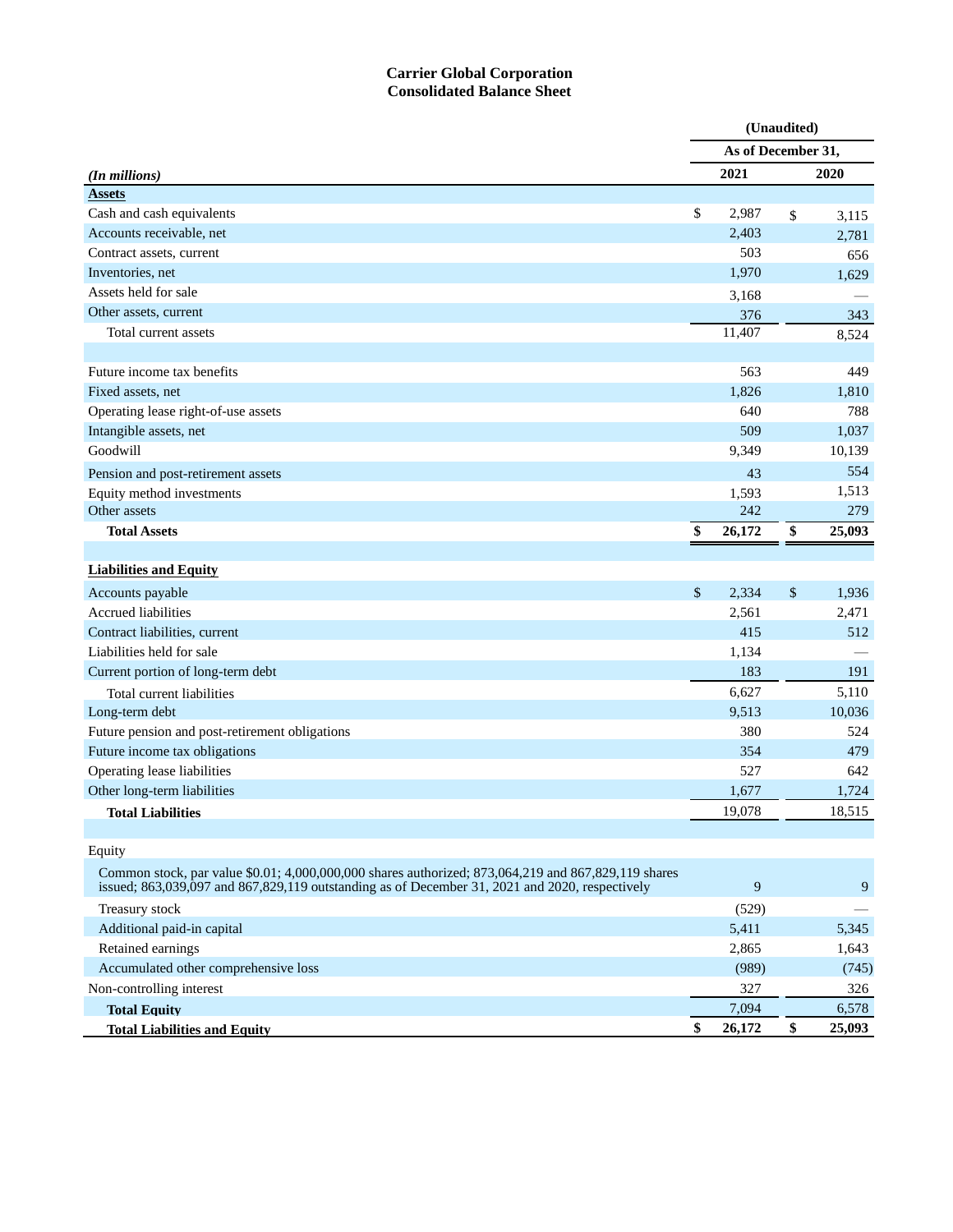## **Carrier Global Corporation Consolidated Statement of Cash Flows (Unaudited)**

|                                                                                                        |                | <b>For the Year Ended</b><br>December 31, |
|--------------------------------------------------------------------------------------------------------|----------------|-------------------------------------------|
| (In millions)                                                                                          | 2021           | 2020                                      |
| <b>Operating Activities</b>                                                                            |                |                                           |
| Net income from operations                                                                             | \$<br>1,701    | \$<br>2,006                               |
| Adjustments to reconcile net income from operations to net cash flows from operating activities        |                |                                           |
| Depreciation and amortization                                                                          | 338            | 336                                       |
| Deferred income tax provision                                                                          | (74)           | 97                                        |
| Stock-based compensation cost                                                                          | 92             | 77                                        |
| Equity method investment net earnings                                                                  | (249)          | (207)                                     |
| Impairment charge on minority-owned joint venture investments                                          | 2              | 72                                        |
| (Gain) loss on sale of investments and businesses                                                      | $\overline{2}$ | (1,123)                                   |
| Changes in operating assets and liabilities                                                            |                |                                           |
| Accounts receivable, net                                                                               | (97)           | 49                                        |
| Contract assets, current                                                                               | (47)           | (9)                                       |
| Inventories, net                                                                                       | (408)          | (240)                                     |
| Other assets, current                                                                                  | (11)           | 3                                         |
| Accounts payable and accrued liabilities                                                               | 829            | 237                                       |
| Contract liabilities, current                                                                          | 51             | 46                                        |
| Defined benefit plan contributions                                                                     | (47)           | (41)                                      |
| Distributions from equity method investments                                                           | 159            | 169                                       |
| Other operating activities, net                                                                        | (4)            | 220                                       |
| Net cash flows provided by (used in) operating activities                                              | 2,237          | 1,692                                     |
| <b>Investing Activities</b>                                                                            |                |                                           |
| Capital expenditures                                                                                   | (344)          | (312)                                     |
| Investment in businesses, net of cash acquired                                                         | (366)          |                                           |
| Proceeds on sale of investments                                                                        | 7              | 1,377                                     |
| Settlement of derivative contracts, net                                                                | $\overline{4}$ | 40                                        |
| Other investing activities, net                                                                        | 7              | 1                                         |
| Net cash flows provided by (used in) investing activities                                              | (692)          | 1,106                                     |
| <b>Financing Activities</b>                                                                            |                |                                           |
| (Decrease) increase in short-term borrowings, net                                                      | 13             | (23)                                      |
| Issuance of long-term debt                                                                             | 140            | 11,784                                    |
| Repayment of long-term debt                                                                            | (704)          | (1, 911)                                  |
| Repurchases of common stock                                                                            | (527)          |                                           |
| Dividends paid on common stock                                                                         | (417)          | (138)                                     |
| Dividends paid to non-controlling interest                                                             | (42)           | (48)                                      |
| Net transfers to UTC                                                                                   |                | (10, 359)                                 |
| Other financing activities, net                                                                        | (25)           | 14                                        |
| Net cash flows provided by (used in) financing activities                                              | (1, 562)       | (681)                                     |
| Effect of foreign exchange rate changes on cash and cash equivalents                                   | (16)           | 45                                        |
| Net increase (decrease) in cash and cash equivalents and restricted cash, including cash classified in |                |                                           |
| current assets held for sale                                                                           | (33)           | 2,162                                     |
| Less: Change in cash balances classified as assets held for sale                                       | 60             |                                           |
| Net increase (decrease) in cash and cash equivalents and restricted cash                               | (93)           | 2,162                                     |
| Cash, cash equivalents and restricted cash, beginning of period                                        | 3,119          | 957                                       |
| Cash, cash equivalents and restricted cash, end of period                                              | 3,026          | 3,119                                     |
| Less: restricted cash                                                                                  | 39             |                                           |
| Cash and cash equivalents, end of period                                                               | \$<br>2,987    | \$<br>3,115                               |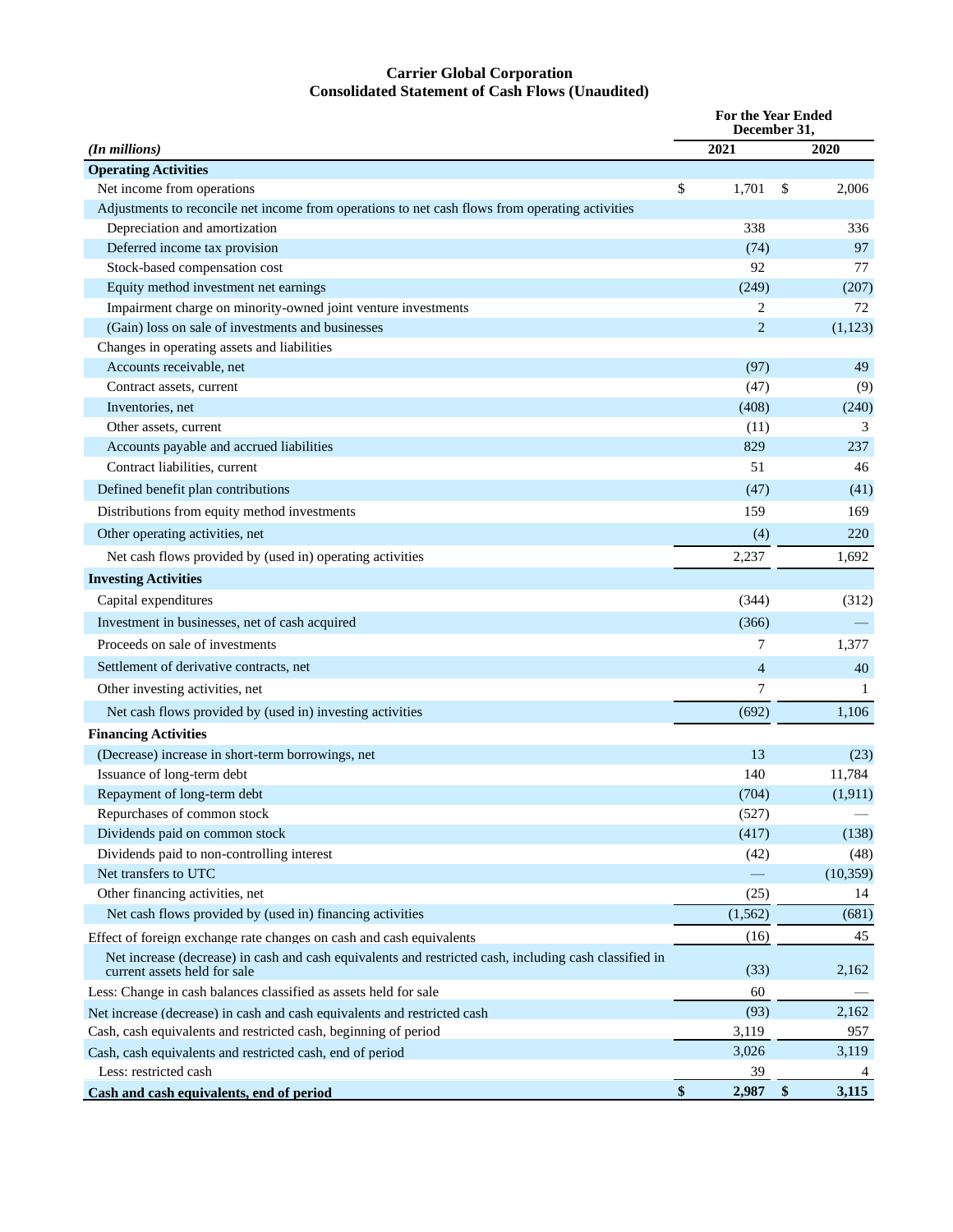#### **Carrier Global Corporation Segment Net Sales and Operating Profit**

| (Unaudited)                |    |                 |      |                 |    |                                         |      |          |      |                 |    |                 |      |                                 |    |                 |
|----------------------------|----|-----------------|------|-----------------|----|-----------------------------------------|------|----------|------|-----------------|----|-----------------|------|---------------------------------|----|-----------------|
|                            |    |                 |      |                 |    | For the Three Months Ended December 31, |      |          |      |                 |    |                 |      | For the Year Ended December 31, |    |                 |
|                            |    |                 | 2021 |                 |    |                                         | 2020 |          | 2021 |                 |    |                 | 2020 |                                 |    |                 |
| $(In$ millions $)$         |    | <b>Reported</b> |      | <b>Adjusted</b> |    | Reported                                |      | Adjusted |      | <b>Reported</b> |    | <b>Adjusted</b> |      | <b>Reported</b>                 |    | <b>Adjusted</b> |
| <b>Net sales</b>           |    |                 |      |                 |    |                                         |      |          |      |                 |    |                 |      |                                 |    |                 |
| <b>HVAC</b>                | \$ | 2,730           | \$   | 2,730           | \$ | 2,336                                   | \$   | 2,336    |      | \$11,390        |    | \$11.390        | \$   | 9,478                           | \$ | 9,478           |
| Refrigeration              |    | 1,090           |      | 1,090           |    | 949                                     |      | 949      |      | 4,127           |    | 4,127           |      | 3,333                           |    | 3,333           |
| Fire & Security            |    | 1,431           |      | 1,431           |    | 1,398                                   |      | 1,398    |      | 5,515           |    | 5,515           |      | 4,985                           |    | 4,985           |
| Segment sales              |    | 5,251           |      | 5,251           |    | 4,683                                   |      | 4,683    |      | 21,032          |    | 21,032          |      | 17,796                          |    | 17,796          |
| Eliminations and other     |    | (118)           |      | (118)           |    | (89)                                    |      | (89)     |      | (419)           |    | (419)           |      | (340)                           |    | (340)           |
| <b>Net sales</b>           | \$ | 5,133           | \$   | 5,133           | \$ | 4,594                                   | \$   | 4,594    |      | \$20,613        |    | \$20,613        |      | \$17,456                        |    | \$17,456        |
|                            |    |                 |      |                 |    |                                         |      |          |      |                 |    |                 |      |                                 |    |                 |
| <b>Operating profit</b>    |    |                 |      |                 |    |                                         |      |          |      |                 |    |                 |      |                                 |    |                 |
| <b>HVAC</b>                | \$ | 227             | \$   | 242             | \$ | 1,098                                   | \$   | 231      | \$   | 1,738           | \$ | 1,776           | \$   | 2,462                           | \$ | 1,430           |
| Refrigeration              |    | 107             |      | 125             |    | 94                                      |      | 110      |      | 476             |    | 501             |      | 357                             |    | 375             |
| Fire & Security            |    | 182             |      | 199             |    | 158                                     |      | 186      |      | 662             |    | 730             |      | 584                             |    | 628             |
| Segment operating profit   |    | 516             |      | 566             |    | 1,350                                   |      | 527      |      | 2,876           |    | 3,007           |      | 3,403                           |    | 2,433           |
| Eliminations and other     |    | (23)            |      | (23)            |    | (62)                                    |      | (33)     |      | (96)            |    | (79)            |      | (184)                           |    | (73)            |
| General corporate expenses |    | (30)            |      | (26)            |    | (43)                                    |      | (41)     |      | (135)           |    | (124)           |      | (136)                           |    | (128)           |
| <b>Operating profit</b>    | \$ | 463             | \$   | 517             | \$ | 1,245                                   | \$   | 453      | \$   | 2,645           | \$ | 2,804           | \$   | 3,083                           |    | 2,232           |
|                            |    |                 |      |                 |    |                                         |      |          |      |                 |    |                 |      |                                 |    |                 |
| Operating margin           |    |                 |      |                 |    |                                         |      |          |      |                 |    |                 |      |                                 |    |                 |
| <b>HVAC</b>                |    | 8.3 %           |      | 8.9%            |    | 47.0 %                                  |      | 9.9%     |      | 15.3%           |    | 15.6%           |      | 26.0%                           |    | 15.1%           |
| Refrigeration              |    | 9.8 %           |      | 11.5%           |    | 9.9 %                                   |      | 11.6%    |      | 11.5 %          |    | 12.1%           |      | 10.7%                           |    | 11.3%           |
| Fire & Security            |    | 12.7 %          |      | 13.9%           |    | 11.3 %                                  |      | 13.3%    |      | 12.0%           |    | 13.2%           |      | 11.7%                           |    | 12.6%           |
| <b>Total Carrier</b>       |    | 9.0%            |      | 10.1%           |    | 27.1 %                                  |      | 9.9%     |      | 12.8%           |    | 13.6%           |      | 17.7%                           |    | 12.8%           |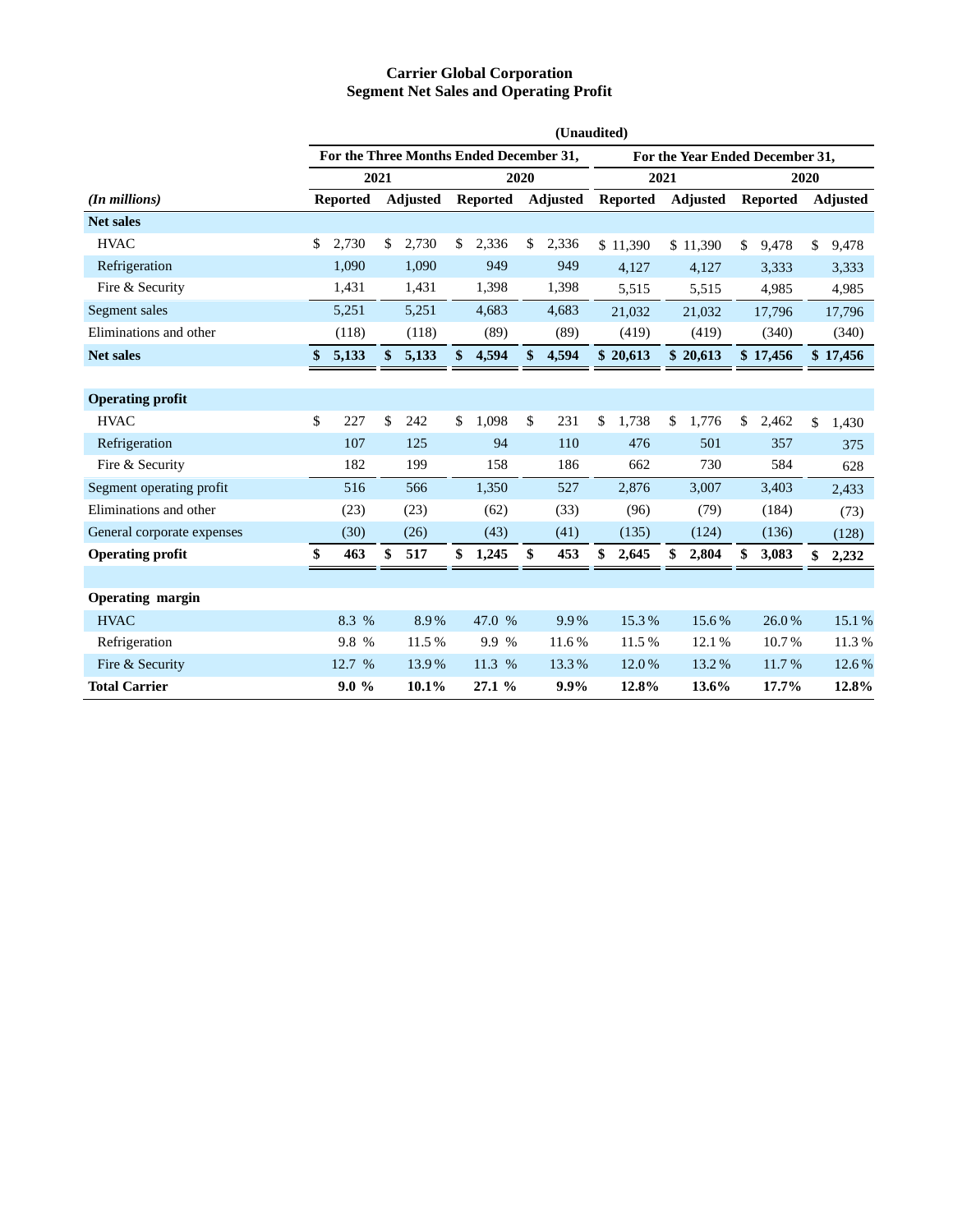#### **Carrier Global Corporation Reconciliation of Reported (GAAP) to Adjusted (Non-GAAP) Operating Profit**

|                                                              | (Unaudited)       |                                   |                      |       |                   |                                           |                   |        |  |  |  |  |
|--------------------------------------------------------------|-------------------|-----------------------------------|----------------------|-------|-------------------|-------------------------------------------|-------------------|--------|--|--|--|--|
|                                                              |                   | <b>For the Three Months Ended</b> | December 31,         |       |                   | <b>For the Year Ended</b><br>December 31, |                   |        |  |  |  |  |
| (In millions - Income (Expense))                             |                   | 2021                              |                      | 2020  |                   | 2021                                      |                   | 2020   |  |  |  |  |
| <b>HVAC</b>                                                  |                   |                                   |                      |       |                   |                                           |                   |        |  |  |  |  |
| Net sales                                                    | $\mathbb{S}$      | 2,730                             | $\mathbb{S}$         | 2,336 | $\$$              | 11,390                                    | $\$$              | 9,478  |  |  |  |  |
| Operating profit                                             | $\mathbb{S}$      | 227                               | \$                   | 1,098 | \$                | 1,738                                     | \$                | 2,462  |  |  |  |  |
| Restructuring                                                |                   | (15)                              |                      | (4)   |                   | (33)                                      |                   | (7)    |  |  |  |  |
| Impairment of joint venture investment                       |                   |                                   |                      |       |                   |                                           |                   | (71)   |  |  |  |  |
| Gain on sale of joint venture                                |                   |                                   |                      | 871   |                   |                                           |                   | 1,123  |  |  |  |  |
| Charge resulting from litigation matter                      |                   |                                   |                      |       |                   |                                           |                   | (11)   |  |  |  |  |
| Separation costs                                             |                   |                                   |                      |       |                   |                                           |                   | (2)    |  |  |  |  |
| Acquisition and other related costs                          |                   |                                   |                      |       |                   | (5)                                       |                   |        |  |  |  |  |
| <b>Adjusted operating profit</b>                             | $\boldsymbol{\$}$ | 242                               | $\boldsymbol{\$}$    | 231   | $\pmb{\$}$        | 1,776                                     | $\boldsymbol{\$}$ | 1,430  |  |  |  |  |
| Refrigeration                                                |                   |                                   |                      |       |                   |                                           |                   |        |  |  |  |  |
| Net sales                                                    | $\mathbb{S}$      | 1,090                             | $\mathbb{S}$         | 949   | $\$$              | 4,127                                     | $\mathbb{S}$      | 3,333  |  |  |  |  |
|                                                              |                   |                                   |                      |       |                   |                                           |                   |        |  |  |  |  |
| Operating profit                                             | \$                | 107                               | \$                   | 94    | \$                | 476                                       | \$                | 357    |  |  |  |  |
| Restructuring                                                |                   | (18)                              |                      | (10)  |                   | (25)                                      |                   | (12)   |  |  |  |  |
| Separation costs                                             |                   |                                   |                      | (6)   |                   |                                           |                   | (6)    |  |  |  |  |
| <b>Adjusted operating profit</b>                             | $\pmb{\$}$        | 125                               | $\pmb{\$}$           | 110   | \$                | 501                                       | $\boldsymbol{\$}$ | 375    |  |  |  |  |
|                                                              |                   |                                   |                      |       |                   |                                           |                   |        |  |  |  |  |
| Fire & Security                                              | $\mathbb{S}$      | 1,431                             | $\mathbb{S}$         | 1,398 | $\mathbb{S}$      | 5,515                                     | $\mathbb{S}$      | 4,985  |  |  |  |  |
| Net sales                                                    |                   |                                   |                      |       |                   |                                           |                   |        |  |  |  |  |
| Operating profit                                             | $\mathbb{S}$      | 182                               | \$                   | 158   | \$                | 662                                       | \$                | 584    |  |  |  |  |
| Restructuring                                                |                   | (3)                               |                      | (15)  |                   | (26)                                      |                   | (28)   |  |  |  |  |
| Separation costs                                             |                   |                                   |                      | (13)  |                   |                                           |                   | (16)   |  |  |  |  |
| Chubb transaction costs                                      |                   | (14)                              |                      |       |                   | (42)                                      |                   |        |  |  |  |  |
| <b>Adjusted operating profit</b>                             | \$                | 199                               | \$                   | 186   | \$                | 730                                       | \$                | 628    |  |  |  |  |
| <b>General Corporate Expenses and Eliminations and Other</b> |                   |                                   |                      |       |                   |                                           |                   |        |  |  |  |  |
| Net sales                                                    | $\,$              | (118)                             | $\mathbb{S}$         | (89)  | $\$$              | (419)                                     | \$                | (340)  |  |  |  |  |
|                                                              |                   |                                   |                      |       |                   |                                           |                   |        |  |  |  |  |
| Operating profit                                             | $\$$              | (53)                              | $\mathbb{S}$         | (105) | \$                | (231)                                     | $\mathbb{S}$      | (320)  |  |  |  |  |
| Restructuring                                                |                   | (1)                               |                      | (1)   |                   | (5)                                       |                   | (2)    |  |  |  |  |
| Separation costs                                             |                   | (1)                               |                      | (30)  |                   | (20)                                      |                   | (117)  |  |  |  |  |
| Chubb transaction costs                                      |                   |                                   |                      |       |                   | (1)                                       |                   |        |  |  |  |  |
| Other                                                        |                   | (2)                               |                      |       |                   | (2)                                       |                   |        |  |  |  |  |
| <b>Adjusted operating profit</b>                             | \$                | (49)                              | \$                   | (74)  | \$                | (203)                                     | \$                | (201)  |  |  |  |  |
| Carrier                                                      |                   |                                   |                      |       |                   |                                           |                   |        |  |  |  |  |
| Net sales                                                    | $\mathsf{S}$      | 5,133                             | $\sqrt{\frac{2}{2}}$ | 4,594 | $\boldsymbol{\$}$ | 20,613                                    | $\mathbb{S}$      | 17,456 |  |  |  |  |
|                                                              |                   |                                   |                      |       | $\mathbb{S}$      |                                           |                   |        |  |  |  |  |
| Operating profit                                             | $\mathbb{S}$      | 463                               | $\mathbb{S}$         | 1,245 |                   | 2,645                                     | $\mathbb{S}$      | 3,083  |  |  |  |  |
| Total restructuring costs                                    |                   | (37)                              |                      | (30)  |                   | (89)                                      |                   | (49)   |  |  |  |  |
| Total non-recurring and non-operational items                |                   | (17)                              |                      | 822   |                   | (70)                                      |                   | 900    |  |  |  |  |
| <b>Adjusted operating profit</b>                             | \$                | 517                               | \$                   | 453   | \$                | 2,804                                     | \$                | 2,232  |  |  |  |  |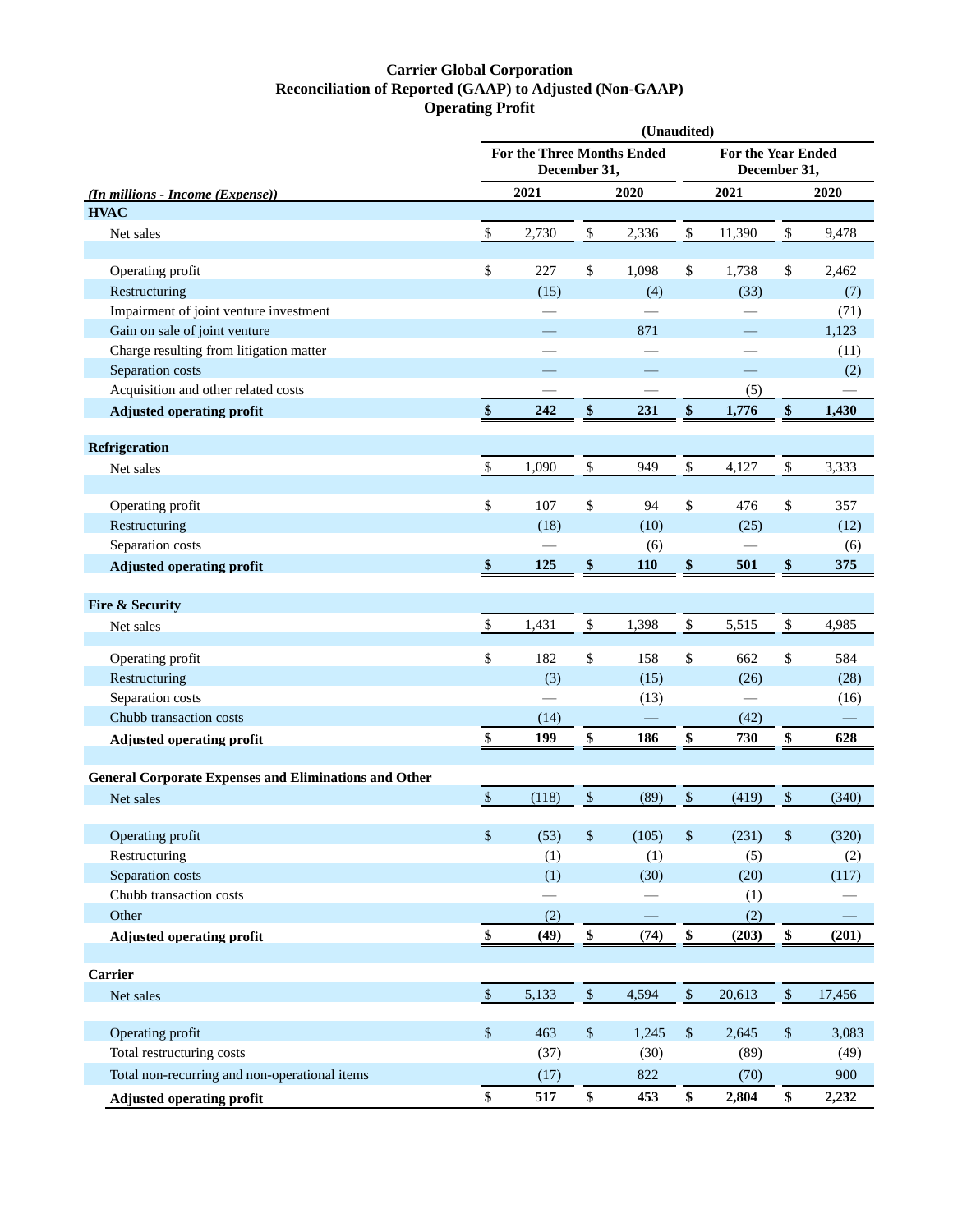## **Carrier Global Corporation Reconciliation of Reported (GAAP) to Adjusted (Non-GAAP) Results Net Income, Earnings Per Share, and Effective Tax Rate**

|                                                     | (Unaudited) |                 |    |                    |             |            |                                              |               |                                      |    |                    |             |               |                 |
|-----------------------------------------------------|-------------|-----------------|----|--------------------|-------------|------------|----------------------------------------------|---------------|--------------------------------------|----|--------------------|-------------|---------------|-----------------|
|                                                     |             |                 |    |                    |             |            | For the Three Months Ended December 31, 2021 |               | For the Year Ended December 31, 2021 |    |                    |             |               |                 |
| (In millions, except per share)<br><i>amounts</i> ) |             | <b>Reported</b> |    | <b>Adjustments</b> |             |            | <b>Adjusted</b>                              |               | <b>Reported</b>                      |    | <b>Adjustments</b> |             |               | <b>Adjusted</b> |
| Net sales                                           | $\sqrt{\ }$ | 5,133           | \$ |                    |             | \$         | 5,133                                        |               | \$20,613                             | \$ |                    |             |               | \$20,613        |
|                                                     |             |                 |    |                    |             |            |                                              |               |                                      |    |                    |             |               |                 |
| Operating profit                                    | $\sqrt{\ }$ | 463             |    | 54a                |             | $\sqrt{5}$ | 517                                          | $\mathbb{S}$  | 2,645                                |    | 159a               |             | $\mathcal{S}$ | 2,804           |
| Operating margin                                    |             | 9.0%            |    |                    |             |            | 10.1 %                                       |               | 12.8 %                               |    |                    |             |               | 13.6 %          |
|                                                     |             |                 |    |                    |             |            |                                              |               |                                      |    |                    |             |               |                 |
| Income from operations before<br>income taxes       | \$          | 405             |    | 54                 | a,b         | \$         | 459                                          | \$            | 2,400                                |    | 178                | a,b         | \$            | 2,578           |
| Income tax expense                                  | \$          | (73)            |    | 11                 | $\mathbf c$ | $\sqrt{2}$ | (62)                                         | $\mathcal{S}$ | (699)                                |    | 171                | $\mathbf c$ | $\mathcal{S}$ | (528)           |
| Income tax rate                                     |             | 18.0%           |    |                    |             |            | 13.5 %                                       |               | 29.1 %                               |    |                    |             |               | 20.5 %          |
|                                                     |             |                 |    |                    |             |            |                                              |               |                                      |    |                    |             |               |                 |
| Net income attributable to<br>common shareowners    | \$          | 324             | \$ | 65                 |             | \$         | 389                                          | \$            | 1,664                                | \$ | 349                |             | \$            | 2,013           |
|                                                     |             |                 |    |                    |             |            |                                              |               |                                      |    |                    |             |               |                 |
| <b>Summary of Adjustments:</b>                      |             |                 |    |                    |             |            |                                              |               |                                      |    |                    |             |               |                 |
| Restructuring costs                                 |             |                 | \$ | 37 a               |             |            |                                              |               |                                      | \$ | 89 a               |             |               |                 |
| Separation costs                                    |             |                 |    | $1 \text{ a}$      |             |            |                                              |               |                                      |    | 20 a               |             |               |                 |
| Acquisition and other related costs                 |             |                 |    | 2 <sup>a</sup>     |             |            |                                              |               |                                      |    | 7a                 |             |               |                 |
| Chubb transaction costs                             |             |                 |    | 14a                |             |            |                                              |               |                                      |    | 43 a               |             |               |                 |
| Debt prepayment costs                               |             |                 |    | $-$ b              |             |            |                                              |               |                                      |    | 19 b               |             |               |                 |
| <b>Total adjustments</b>                            |             |                 | \$ | 54                 |             |            |                                              |               |                                      | \$ | 178                |             |               |                 |
|                                                     |             |                 |    |                    |             |            |                                              |               |                                      |    |                    |             |               |                 |
| Tax effect on adjustments above                     |             |                 | \$ | (10)               |             |            |                                              |               |                                      | \$ | (29)               |             |               |                 |
| Tax specific adjustments                            |             |                 |    | 21                 |             |            |                                              |               |                                      |    | 200                |             |               |                 |
| <b>Total tax adjustments</b>                        |             |                 | \$ | $11 \text{ } c$    |             |            |                                              |               |                                      | \$ | $171$ c            |             |               |                 |
|                                                     |             |                 |    |                    |             |            |                                              |               |                                      |    |                    |             |               |                 |
| Shares outstanding - Diluted                        |             | 888.5           |    |                    |             |            | 888.5                                        |               | 890.3                                |    |                    |             |               | 890.3           |
|                                                     |             |                 |    |                    |             |            |                                              |               |                                      |    |                    |             |               |                 |
| <b>Earnings per share - Diluted</b>                 | \$          | 0.36            |    |                    |             | \$         | 0.44                                         | \$            | 1.87                                 |    |                    |             | \$            | 2.26            |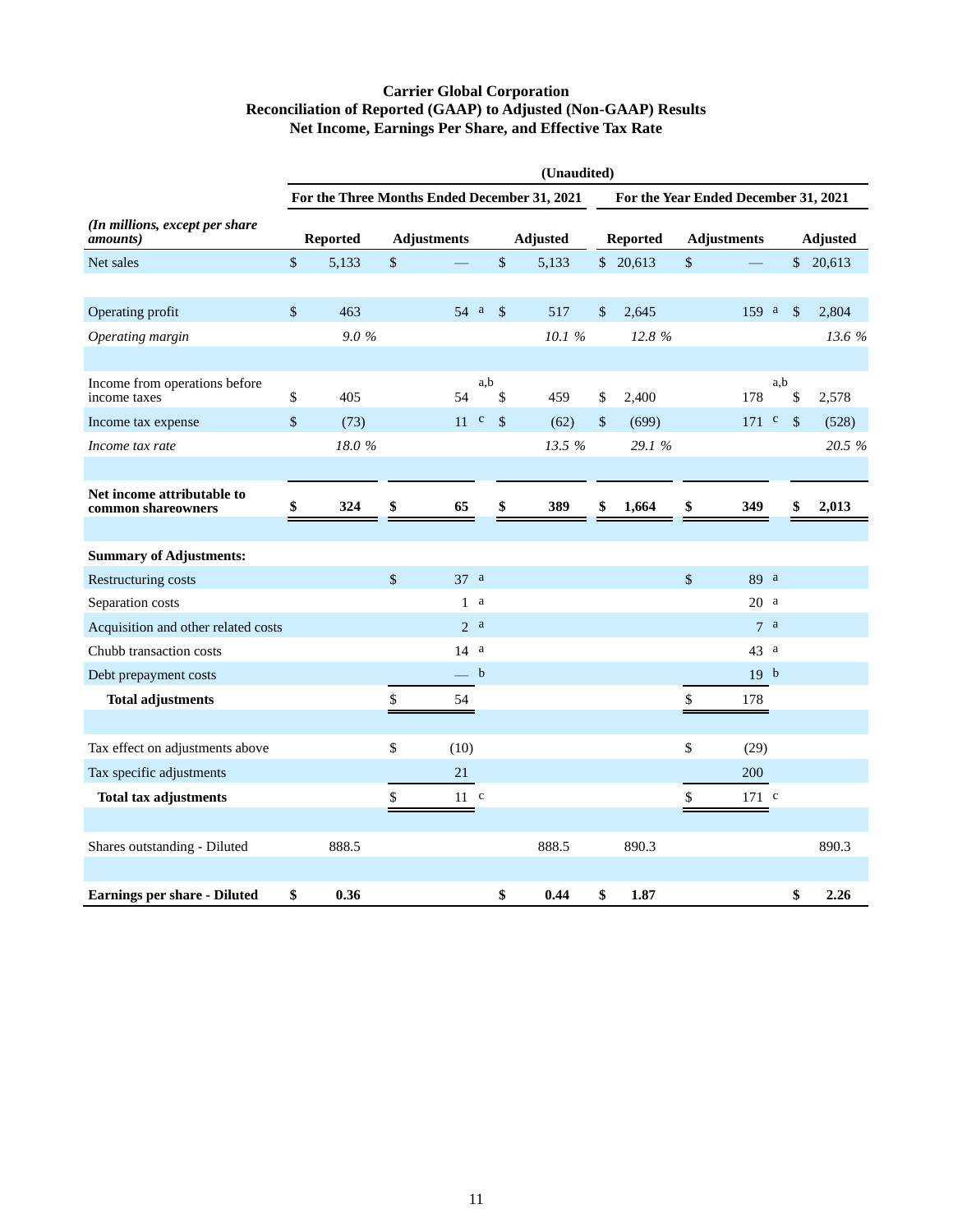## **Carrier Global Corporation Reconciliation of Reported (GAAP) to Adjusted (Non-GAAP) Results Net Income, Earnings Per Share, and Effective Tax Rate**

|                                                    | (Unaudited)   |                 |               |                    |                         |                                              |              |                 |              |                                      |        |                 |
|----------------------------------------------------|---------------|-----------------|---------------|--------------------|-------------------------|----------------------------------------------|--------------|-----------------|--------------|--------------------------------------|--------|-----------------|
|                                                    |               |                 |               |                    |                         | For the Three Months Ended December 31, 2020 |              |                 |              | For the Year Ended December 31, 2020 |        |                 |
| (In millions, except per share<br><i>amounts</i> ) |               | <b>Reported</b> |               | <b>Adjustments</b> |                         | Adjusted                                     |              | <b>Reported</b> |              | <b>Adjustments</b>                   |        | <b>Adjusted</b> |
| Net sales                                          | \$            | 4,594           | \$            |                    | \$                      | 4,594                                        |              | \$17,456        | \$           |                                      |        | \$17,456        |
|                                                    |               |                 |               |                    |                         |                                              |              |                 |              |                                      |        |                 |
| Operating profit                                   | $\mathsf{\$}$ | 1,245           |               | $(792)$ a          | $\sqrt[6]{\frac{1}{2}}$ | 453                                          | \$           | 3,083           |              | $(851)$ a                            | \$     | 2,232           |
| Operating margin                                   |               | 27.1%           |               |                    |                         | 9.9%                                         |              | 17.7%           |              |                                      |        | 12.8%           |
|                                                    |               |                 |               |                    |                         |                                              |              |                 |              |                                      |        |                 |
| Income from operations before<br>income taxes      | \$            | 1,176           |               | a,b<br>(792)       | \$                      | 384                                          | \$           | 2,855           |              | a,b<br>(846)                         | \$     | 2,009           |
| Income tax expense                                 | \$            | (289)           |               | 188 с              | $\mathbb{S}$            | (101)                                        | $\mathbb{S}$ | (849)           |              | $326$ c                              | $\$\,$ | (523)           |
| Income tax rate                                    |               | 24.5 %          |               |                    |                         | 26.3 %                                       |              | 29.7 %          |              |                                      |        | 26.0 %          |
|                                                    |               |                 |               |                    |                         |                                              |              |                 |              |                                      |        |                 |
| Net income attributable to<br>common shareowners   | \$            | 884             | \$            | (604)              | \$                      | 280                                          | \$           | 1,982           | \$           | (520)                                | \$     | 1,462           |
|                                                    |               |                 |               |                    |                         |                                              |              |                 |              |                                      |        |                 |
| <b>Summary of Adjustments:</b>                     |               |                 |               |                    |                         |                                              |              |                 |              |                                      |        |                 |
| Restructuring costs                                |               |                 | $\mathsf{\$}$ | 30 <sup>a</sup>    |                         |                                              |              |                 | $\mathbb{S}$ | 49 a                                 |        |                 |
| Gain on sale of joint venture                      |               |                 |               | $(871)$ a          |                         |                                              |              |                 |              | $(1,123)$ <sup>a</sup>               |        |                 |
| Impairment of equity method<br>investment          |               |                 |               | $\mathbf{a}$       |                         |                                              |              |                 |              | a<br>71                              |        |                 |
| Charge resulting from litigation<br>matter         |               |                 |               | a                  |                         |                                              |              |                 |              | a<br>11                              |        |                 |
| Separation costs                                   |               |                 |               | 49 a               |                         |                                              |              |                 |              | $141$ a                              |        |                 |
| Debt issuance costs                                |               |                 |               | $-$ b              |                         |                                              |              |                 |              | 5 <sup>b</sup>                       |        |                 |
| <b>Total adjustments</b>                           |               |                 | \$            | (792)              |                         |                                              |              |                 | $\$$         | (846)                                |        |                 |
|                                                    |               |                 |               |                    |                         |                                              |              |                 |              |                                      |        |                 |
| Tax effect on adjustments above                    |               |                 | \$            | 188                |                         |                                              |              |                 | \$           | 217                                  |        |                 |
| Tax specific adjustments                           |               |                 |               |                    |                         |                                              |              |                 |              | 109                                  |        |                 |
| <b>Total tax adjustments</b>                       |               |                 | \$            | 188 c              |                         |                                              |              |                 | \$           | $326$ c                              |        |                 |
|                                                    |               |                 |               |                    |                         |                                              |              |                 |              |                                      |        |                 |
| Shares outstanding - Diluted                       |               | 888.4           |               |                    |                         | 888.4                                        |              | 880.2           |              |                                      |        | 880.2           |
| <b>Earnings per share - Diluted</b>                | \$            | 1.00            |               |                    | \$                      | 0.31                                         | \$           | 2.25            |              |                                      | \$     | 1.66            |